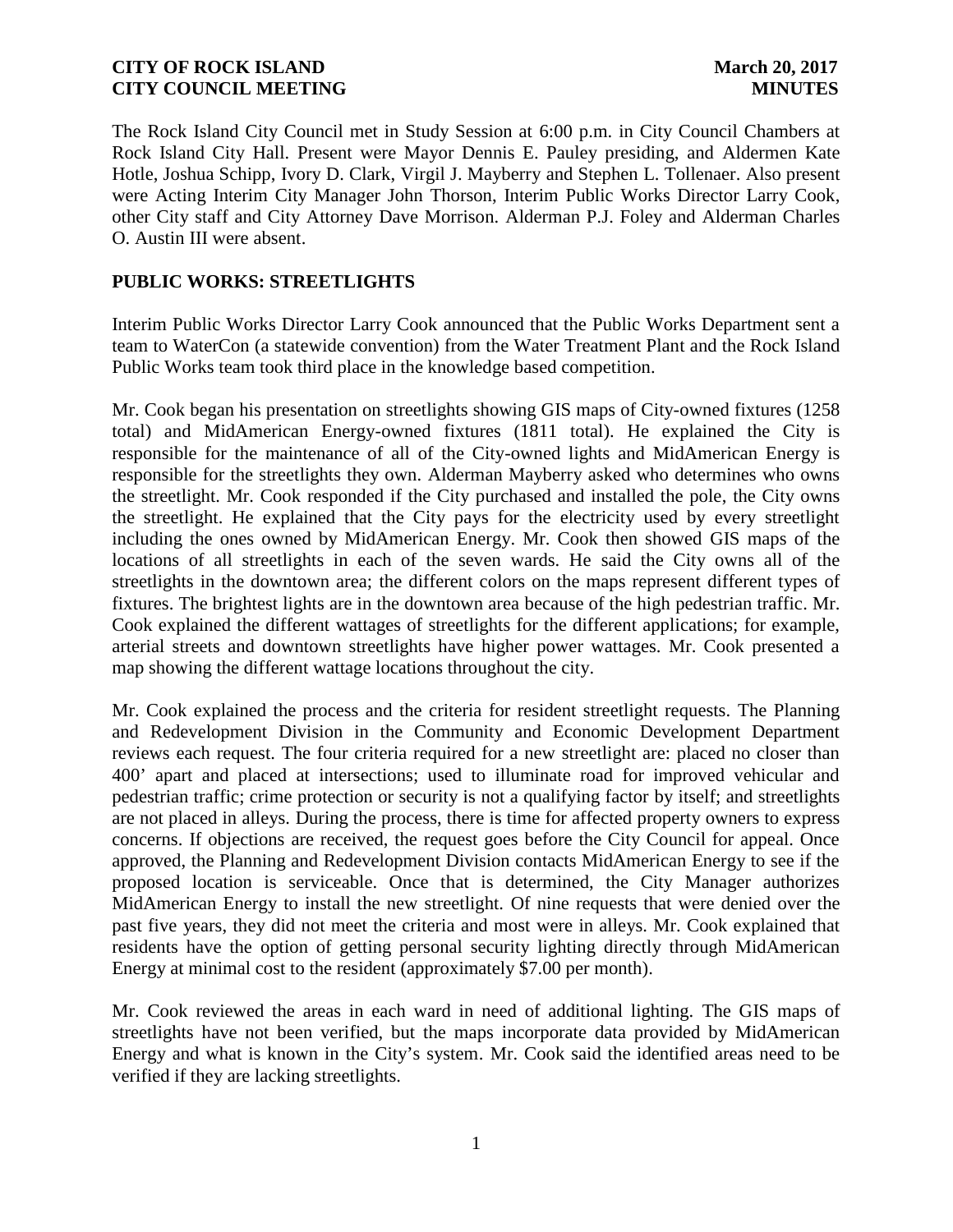Mr. Cook discussed the action items to address the city's lighting needs. Specific locations and quantities must be identified. The cost of installation averages \$1100 per fixture. Some areas may have the potential for CED funding to pay the cost. Alderman Hotle suggested petitioning MidAmerican Energy to partner with the City to help make the City safer with more lights. Mr. Cook said school routes are preferential; and vehicular and pedestrian traffic intensities as well as church proximities are considered. They also do residential surveys before installing additional lighting (some residents don't want extra lighting). Mr. Cook then compared ownership options. MidAmerican Energy offers four different styles of streetlight fixtures. Mr. Cook presented a chart with a fixture comparison of MidAmerican Energy and City-owned streetlights. He also provided a cost breakdown by the type of fixture. There are a total of 3,069 streetlights in Rock Island. The cost chart does not include additional service fees and charges. The total annual billing of City-owned and MidAmerican Energy streetlights is almost \$330,000 for flat rate and metered locations.

Mr. Cook said there is a big push to go LED with streetlights so he provided a cost comparison chart. There would be a savings of \$3600 per year less consumption which does not take into account any kWh usage savings. Alderman Hotle asked if LED lights last longer; Mr. Cook replied yes. Mr. Cook said MidAmerican Energy has a rebate program, but no community has been approved for LED conversion in Illinois yet. Rock Island was the first city to put in a request. It could take up to three years to change all of the MidAmerican Energy fixtures to LED over a ten-year plan. Rock Island can change City-owned fixtures to LED. Mr. Cook presented a five-year conversion plan for 322 metered fixtures with the MidAmerican Energy rebate program at a cost of \$80 per LED lamp with potential rebate of \$16,100. The net cost for the 322 fixtures would be \$9,660 less labor. Alderman Hotle said the City would make back that cost in three years. Mr. Cook explained the benefits of LED lights (versus high pressure sodium lights); LED bulbs have a ten-year lifespan (versus 2 years), emit no ultraviolet light, no debilitating glare, better optical acuity, low light intrusion, low maintenance and no bug attraction. He also presented pictures showing examples of major thoroughfares before and after conversion to LED lamps.

Mayor Pauley said it was time to change to LED lighting. Alderman Hotle said it was a lot of information in Mr. Cook's presentation, but it was very thorough and an excellent report. Alderman Hotle asked which streetlights are not working. She said many are not working in the neighborhoods and the areas are very dark then. Mr. Cook explained that if it is a MidAmerican Energy streetlight, it is up to MidAmerican Energy when they fix non-working streetlights. It usually requires additional follow-up with MidAmerican Energy. Alderman Hotle said neighborhood lighting is the problem. Most of the neighborhood streetlights are fixtures owned by MidAmerican Energy. The first priority should be to make the neighborhoods safer especially in high crime areas. Alderman Hotle is in favor of the street lighting plan, especially in the higher crime neighborhoods. Alderman Tollenaer agreed with adding more streetlights in the higher crime neighborhoods.

Mr. Cook said they began meeting with Augustana College after the motor vehicle accident on 7<sup>th</sup> Avenue to improve the lighting in that area. They are doing a test with an LED light and have improved signage in that area. Alderman Mayberry said MidAmerican Energy needs to get the tree trimming done to improve the lighting in neighborhoods. Alderman Hotle said the lights at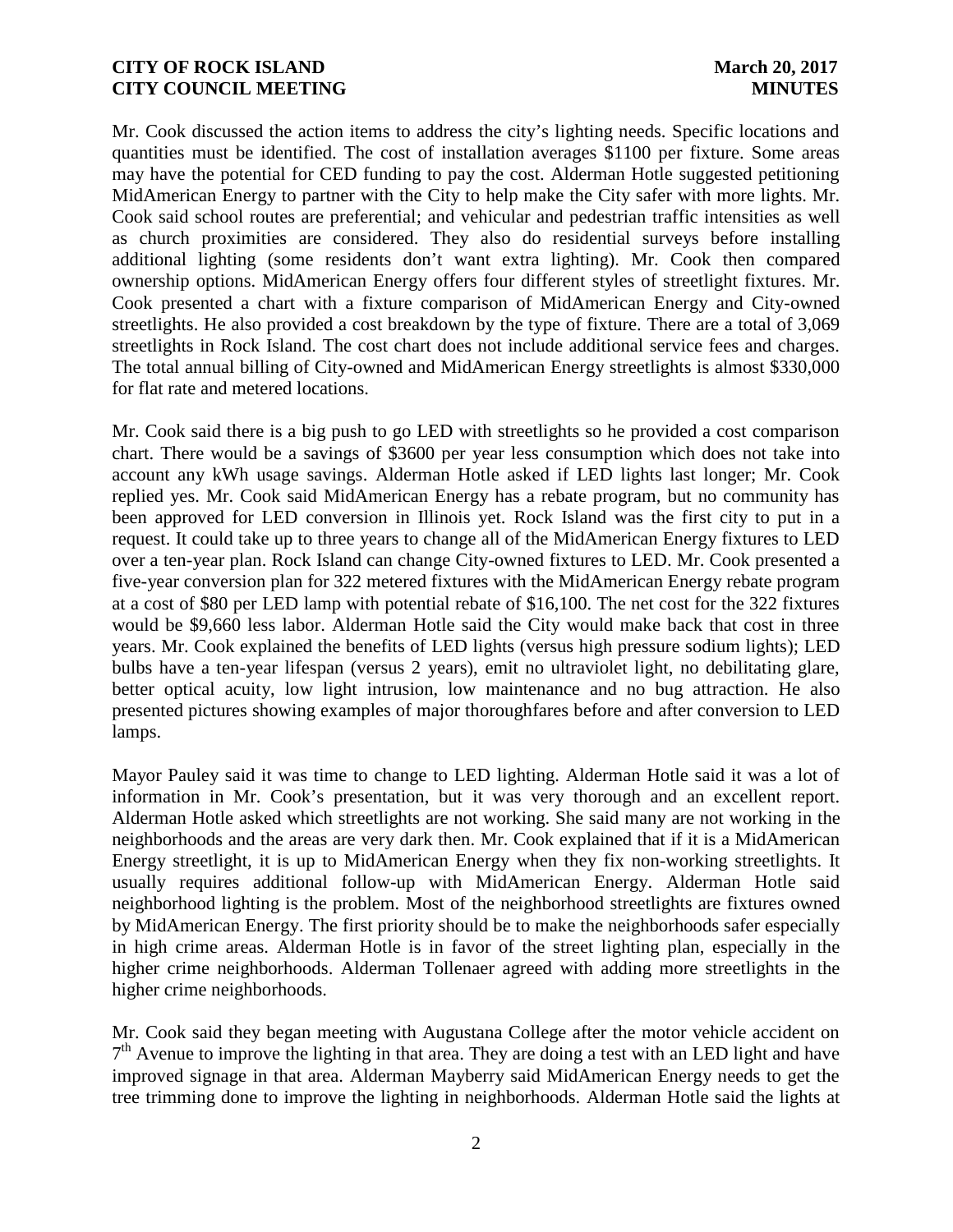Schwiebert Park should be changed to LED before the summer. Mr. Cook said there is always new technology coming out; newer lights coming out now are plasma LED.

### **EXECUTIVE SESSION**

A motion was made by Alderman Tollenaer and seconded by Alderman Clark at 6:22 p.m. to recess to Executive Session on matters of Personnel, Property Acquisition and Litigation. The motion carried on a roll call vote. Those voting Aye being; Alderman Hotle, Alderman Schipp, Alderman Clark, Alderman Mayberry and Alderman Tollenaer; those voting No, none.

### **ADJOURNMENT**

Mayor Pauley reconvened the regular meeting at 6:38 p.m. A motion made by Alderman Schipp and seconded by Alderman Clark to adjourn the meeting carried by the following Aye and No vote. Those voting aye being: Alderman Hotle, Alderman Schipp, Alderman Clark, Alderman Mayberry, Alderman Foley and Alderman Tollenaer; those voting No, none. The meeting was adjourned at 6:39 p.m.

Judith H. Gilbert, City Clerk

\_\_\_\_\_\_\_\_\_\_\_\_\_\_\_\_\_\_\_\_\_\_\_\_\_\_\_\_\_\_\_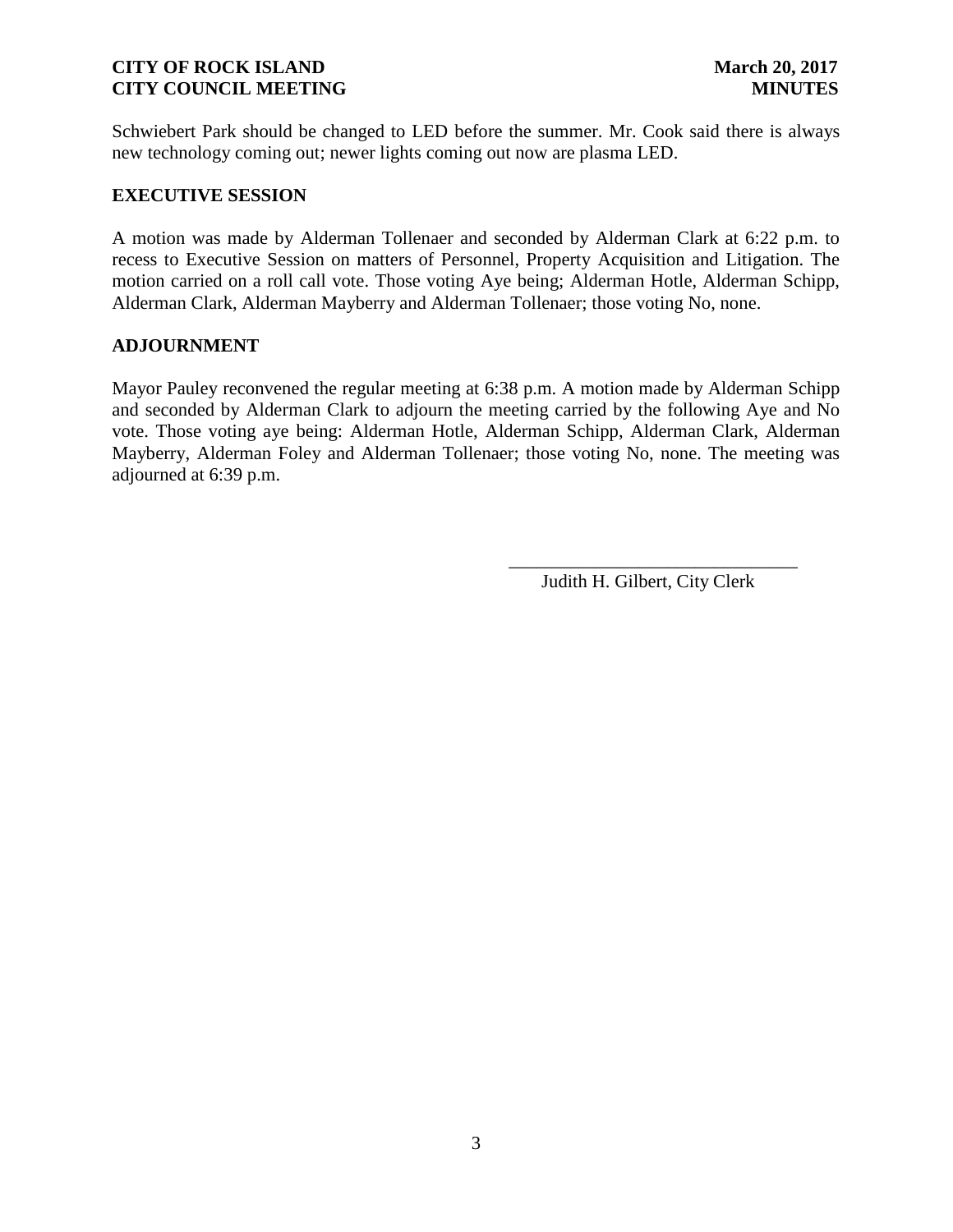Rock Island City Council met in regular session at 6:45 p.m. in Council Chambers of Rock Island City Hall. Present were Mayor Dennis E. Pauley presiding, and Aldermen Kate Hotle, Joshua Schipp, Ivory D. Clark, Virgil J. Mayberry, P.J. Foley and Stephen L. Tollenaer. Also present were Acting Interim City Manager John Thorson and City Attorney Dave Morrison. Alderman Charles O. Austin III was absent.

Introductory Proceedings

Mayor Pauley called the meeting to order and led in the Pledge of Allegiance. Alderman Clark gave the Invocation.

# Agenda Item #5 **Minutes of the meeting of March 13, 2017.**

It was moved by Alderman Foley and seconded by Alderman Clark to approve the Minutes of the meeting of March 13, 2017 as printed. The motion carried by the following Aye and No vote; those voting Aye being; Alderman Hotle, Alderman Schipp, Alderman Clark, Alderman Mayberry, Alderman Foley and Alderman Tollenaer; those voting No, none.

Agenda Item #6

# **Update Rock Island by Mayor Dennis E. Pauley.**

City Council and Mayoral Candidates Forum – The Rock Island County chapter of the NAACP has forums set up in the month of March for the City of Rock Island Council candidates and for the Rock Island mayoral candidates. Forums will be handled with scripted questions for the candidates that attend. The City strongly encourages residents to attend these two forums. The first forum will be March 23, 2017 from 6:00 p.m. to 7:30 p.m. for City Council candidates and the second forum will be Thursday, March 30, 2017 from 6:00 p.m. to 7:30 p.m. for the mayoral candidates. Both forums will be held at the Martin Luther King Jr., Community Center located at 630 9<sup>th</sup> Street in Rock Island.

Tuesday, April 4 – Election Day – The Consolidated General Election Day for city and school board elected officials is April  $\vec{4}^{\text{th}}$ , 2017. This is right around the corner, so please remember to get out and vote. The polls will be open on Election Day from 6:00 a.m. to 7:00 p.m., but early voting is available now through April 3. The County Clerk's office will be open for early voting, Monday through Friday from 8:00 a.m. to 4:30 p.m. and on Saturdays from 8:00 a.m. to 4:00 p.m. For more information about candidates and voting locations, please contact the Rock Island County Clerk at (309) 558-3571 or visit www.rockislandcounty.org.

United States Navy Concert Band – The United States Navy Concert Band will perform at Centennial Hall on Augustana College campus on Sunday, April 2, 2017 at 2:00 p.m. A wide variety of music will be preformed, including marches, patriotic selections, orchestral transcriptions and a modern wind ensemble repertoire. The concert is free, but to avoid overfilling, tickets are required. Those wishing to get tickets may stop by the Augustana Ticket Office located at 3703  $7<sup>th</sup>$  Ave in Rock Island. Normal operating hours for the office is 10:00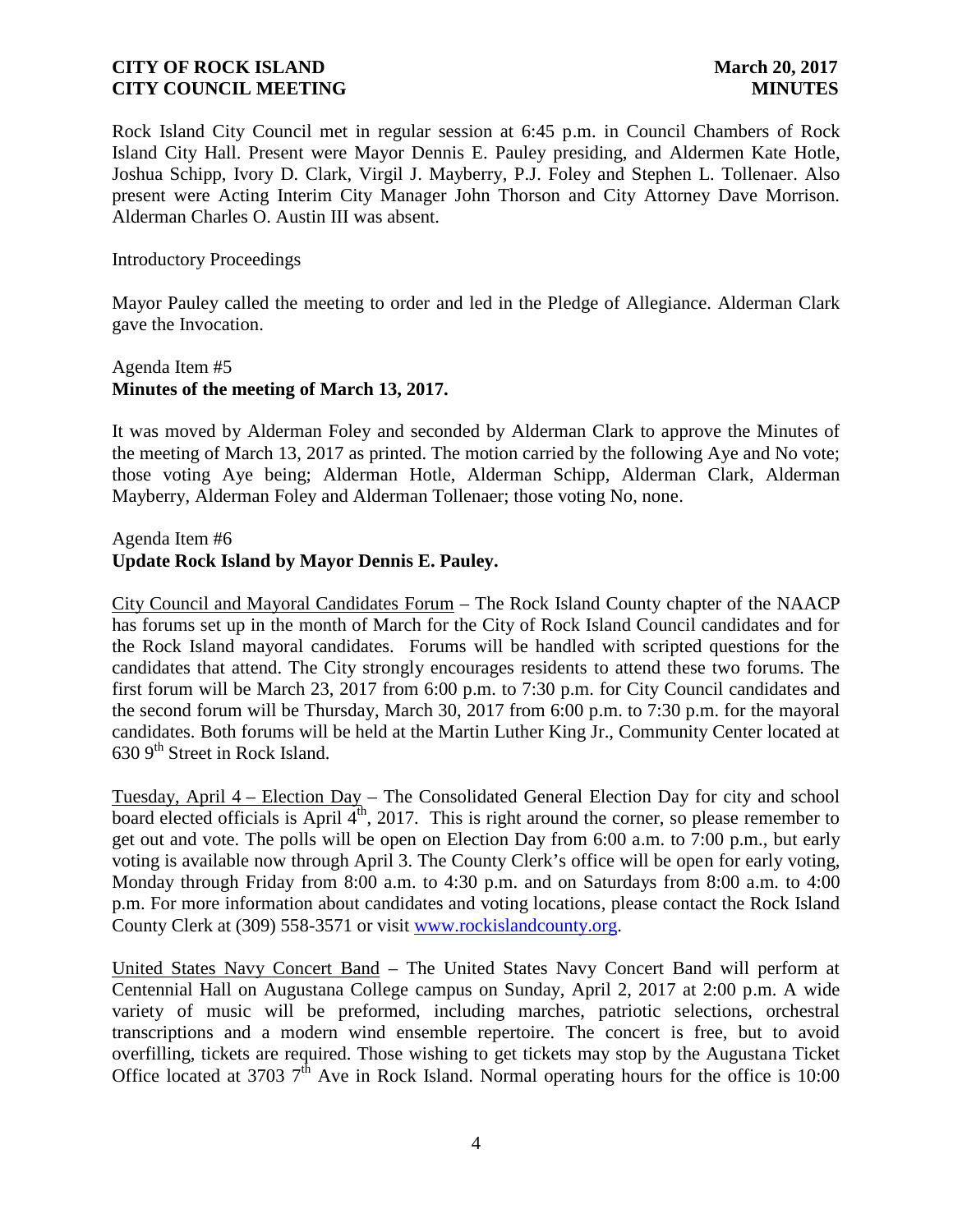a.m. to 6:00 p.m. Monday through Friday and 10:00 a.m. to 2:00 p.m. on Saturdays. For more information, please call (309) 794-7323.

Mayor Pauley congratulated the Augustana College men's basketball team who went to the Division III national playoffs and came in second, losing by only one point. They are a young team and bring fantastic recognition to Rock Island.

Agenda Item #7 **Claims**

It was moved by Alderman Tollenaer and seconded by Alderman Hotle to accept the following report and authorize payment as recommended. The motion carried by the following Aye and No vote; those voting Aye being; Alderman Hotle, Alderman Schipp, Alderman Clark, Alderman Mayberry, Alderman Foley and Alderman Tollenaer; those voting No, none.

a. Report from the Public Works Department regarding payment in the amount of \$10,989.82 to Valley Construction of Rock Island, IL for an emergency storm sewer repair on  $25<sup>th</sup>$  Avenue just west of 24<sup>th</sup> Street.

Agenda Item #8

# **Claims for the week of March 10 through March 16 in the amount of \$428,422.39 and payroll for the weeks of February 27 through March 12 in the amount of \$1,468,506.45.**

It was moved by Alderman Tollenaer and seconded by Alderman Clark to allow the claims and payroll. The motion carried by the following Aye and No vote; those voting Aye being; Alderman Hotle, Alderman Schipp, Alderman Clark, Alderman Mayberry, Alderman Foley and Alderman Tollenaer; those voting No, none.

### Agenda Item #9

### **ACH Payments for the month of February in the amount of \$1,026,896.76.**

It was moved by Alderman Tollenaer and seconded by Alderman Hotle to approve the ACH payments. The motion carried by the following Aye and No vote; those voting Aye being; Alderman Hotle, Alderman Schipp, Alderman Clark, Alderman Mayberry, Alderman Foley and Alderman Tollenaer; those voting No, none.

#### Agenda Item #10

### **Purchase Card Claims for the period from January 28 through February 27 in the amount of \$52,967.56.**

It was moved by Alderman Tollenaer and seconded by Alderman Hotle to approve the purchase card claims. The motion carried by the following Aye and No vote; those voting Aye being; Alderman Hotle, Alderman Schipp, Alderman Clark, Alderman Mayberry, Alderman Foley and Alderman Tollenaer; those voting No, none.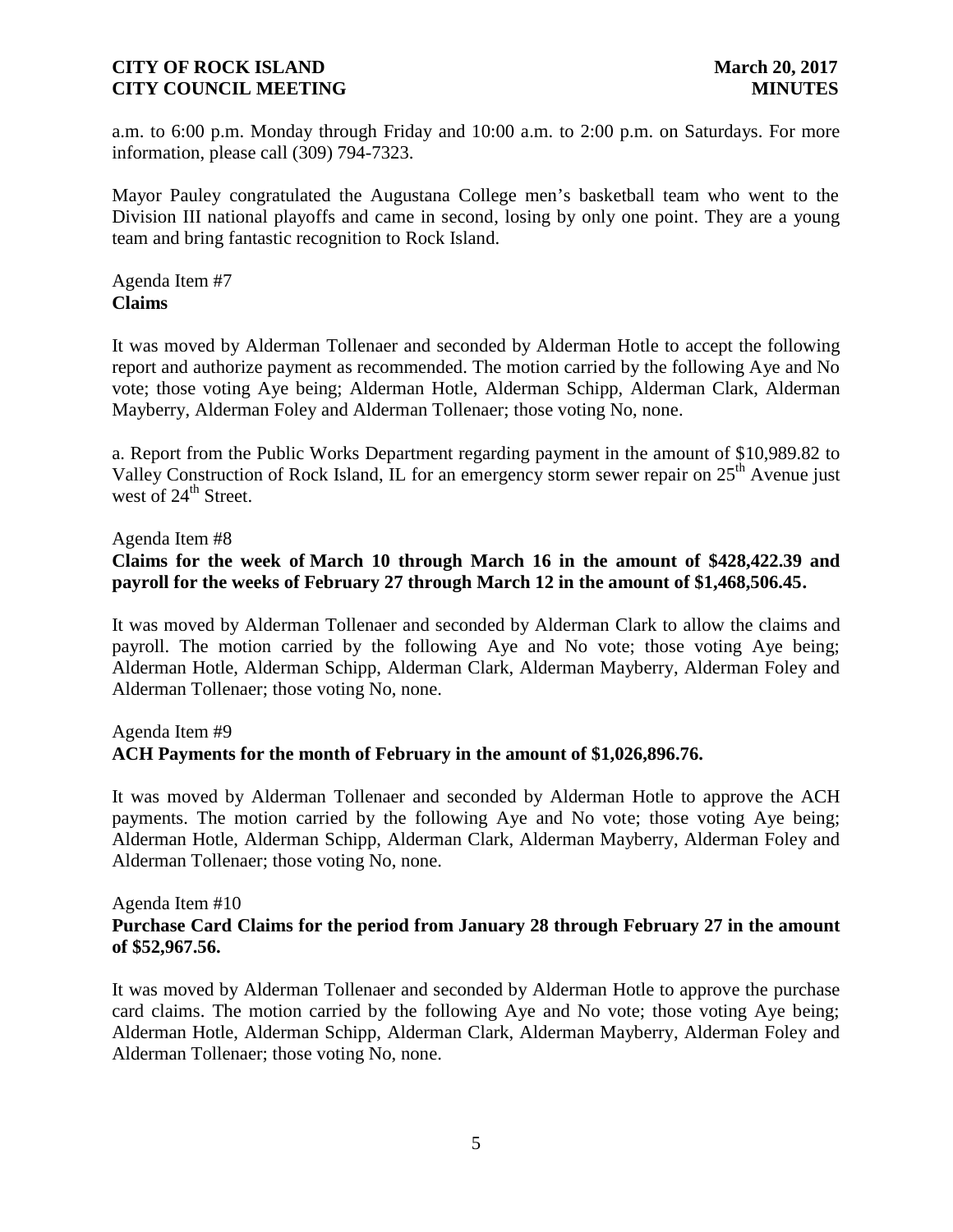#### Agenda Item #11

# **Report from the Community and Economic Development Department regarding the sale of City-owned property at 1923-1925 9th Avenue to the adjacent property owner for \$1,043.00 plus closing costs.**

It was moved by Alderman Hotle and seconded by Alderman Clark to approve the purchase agreement as recommended; authorize the City Manager to execute the contract documents; and consider, suspend the rules and pass the ordinance.

Alderman Hotle thanked Lindsay Hocker for purchasing the property and putting it back on the tax rolls.

The motion carried by the following Aye and No vote; those voting Aye being; Alderman Hotle, Alderman Schipp, Alderman Clark, Alderman Mayberry, Alderman Foley and Alderman Tollenaer; those voting No, none.

#### Agenda Item #12

## **Report from the Community and Economic Development Department regarding the Lead Based Paint Hazard Control Grant application with the City of Moline.**

It was moved by Alderman Schipp and seconded by Alderman Hotle to approve submission of the grant application as recommended and authorize the signing of the Memorandum of Understanding.

Alderman Schipp said he was glad to see this item on the agenda since it was discussed during the budget session. The grant is needed in the older communities.

The motion carried by the following Aye and No vote; those voting Aye being; Alderman Hotle, Alderman Schipp, Alderman Clark, Alderman Mayberry and Alderman Foley; those voting No, Alderman Tollenaer.

### Agenda Item #13

# **Report from the City Clerk regarding an application and Resolution for River Action to hold a Ride the River bicycle ride on Sunday, June 18, 2017 from 6:00 a.m. to 4:30 p.m.**

It was moved by Alderman Tollenaer and seconded by Alderman Hotle to approve the event as recommended and adopt the resolution. The motion carried by the following Aye and No vote; those voting Aye being; Alderman Hotle, Alderman Schipp, Alderman Clark, Alderman Mayberry, Alderman Foley and Alderman Tollenaer; those voting No, none.

#### Agenda Item #14 **Other Business**

Alderman Mayberry announced Rock Island High School student Brea Beal won the Illinois Gatorade Female Player of the Year award. Mayor Pauley said she is up for two or three other awards; she is a fantastic basketball player and is in the top five of sophomore high school